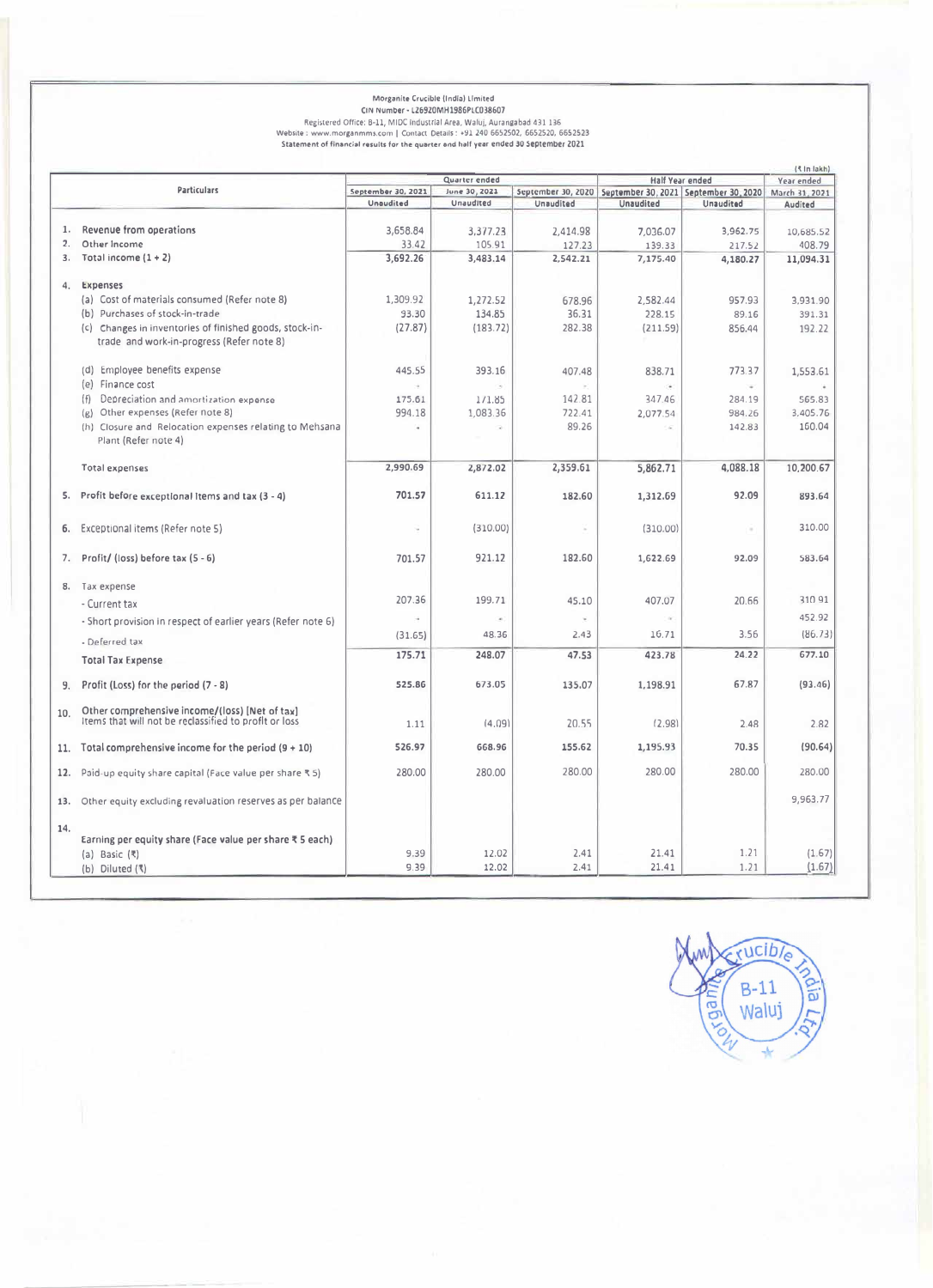Morganite Crucible (India) Limited<br>CIN Number - L26920MH1986PLC038607<br>Registered Office: B-11, MIDC Industrial Area, Waluj, Aurangabad 431 136<br>Website : www.morganmms.com | Contact Details : +91 240 6652502, 6652520, 66525

|                                                                            | As At              | (₹in lakh)<br>As At |
|----------------------------------------------------------------------------|--------------------|---------------------|
| Particulars                                                                | September 30, 2021 | March 31, 2021      |
|                                                                            | (Unaudited)        | (Audited)           |
| <b>ASSETS</b>                                                              |                    |                     |
| Non-current assets                                                         |                    |                     |
| (a) Property, plant and equipment                                          | 3,521.90           | 2,856.72            |
| (b) Capital work-in-progress                                               | 1,471.53           | 2,153.19            |
| (c) Right to use assets                                                    | 10.70              | 10.70               |
| (d) Goodwill                                                               | 137.81             | 137.81              |
| (e) Other intangible assets                                                | 16.94              | 19.17               |
| (f) Financial Assets                                                       | 33.70              | 34.76               |
| (g) Deferred tax asset (net)                                               | 140.77             | 156.53              |
|                                                                            | 110.82             | 203.10              |
| (h) Income Tax Assets (net)                                                |                    |                     |
| (i) Other non-current assets                                               | 4.47               | 5.47                |
| Total Non-current assets (A)                                               | 5,448.64           | 5,577.45            |
| <b>Current assets</b>                                                      |                    |                     |
| (a) Inventories (Refer note 8)                                             | 2.082.14           | 1,771.80            |
| (b) Financial assets                                                       |                    |                     |
| - (i) Investments                                                          |                    | $\alpha$ .          |
| - ii) Trade receivables                                                    | 2,233.74           | 2,229.13            |
| - iii) Cash and cash equivalents                                           | 5,168.80           | 3,564.08            |
|                                                                            |                    | 137.36              |
| - iv) Bank Balance other than (ili) above                                  | 31.37<br>3.61      | 10.12               |
| - y) Loans                                                                 |                    | 34.50               |
| - vi) Other financial assets                                               | 36.28              |                     |
| (c) Other current assets                                                   | 458 69             | 491.87              |
| (d) Assets classified as held for sale (Refer Note No. 4)                  | 101.32             | 101.32              |
| Total Current assets (B)                                                   | 10,115.95          | 8,340.18            |
|                                                                            |                    |                     |
| Total assets (A+B)                                                         | 15,564.59          | 13,917.63           |
|                                                                            |                    |                     |
| <b>EQUITY AND LIABILITIES</b>                                              |                    |                     |
| Equity                                                                     |                    |                     |
| Equity share capital                                                       | 280.00             | 280.00              |
|                                                                            | 11,159.70          | 9,963.77            |
| Other equity                                                               | 11.439.70          | 10,243.77           |
| Total equity (C)                                                           |                    |                     |
|                                                                            |                    |                     |
| Liabilities :                                                              |                    |                     |
| <b>Current liabilities</b>                                                 |                    |                     |
| (a) Financial Liabilities                                                  |                    |                     |
| (i) Trade payables :-                                                      |                    |                     |
|                                                                            | 314.80             | 192.97              |
| (A) total outstanding dues of micro enterprises and small enterprises: and |                    |                     |
| (B) total outstanding dues of creditors other than micro enterprises       |                    |                     |
| and small enterprises.                                                     | 1.971.76           | 2,012.69            |
| (ii) Other financial liabilities                                           | 239.01             | 493.97              |
| (b) Other current liabilities                                              | 1.015.74           | 478.36              |
| (c) Provisions                                                             | 240.52             | 245.16              |
| (d) Current tax liabilities (net)                                          | 343.06             | 250.71              |
| <b>Total Current liabilities (D)</b>                                       | 4,124.89           | 3,673.86            |
|                                                                            |                    |                     |
| Total liabilities (D)                                                      | 4,124.89           | 3,673.86            |
|                                                                            |                    |                     |
| Total - equity and liabilities (C+D)                                       | 15,564.59          | 13,917.63           |

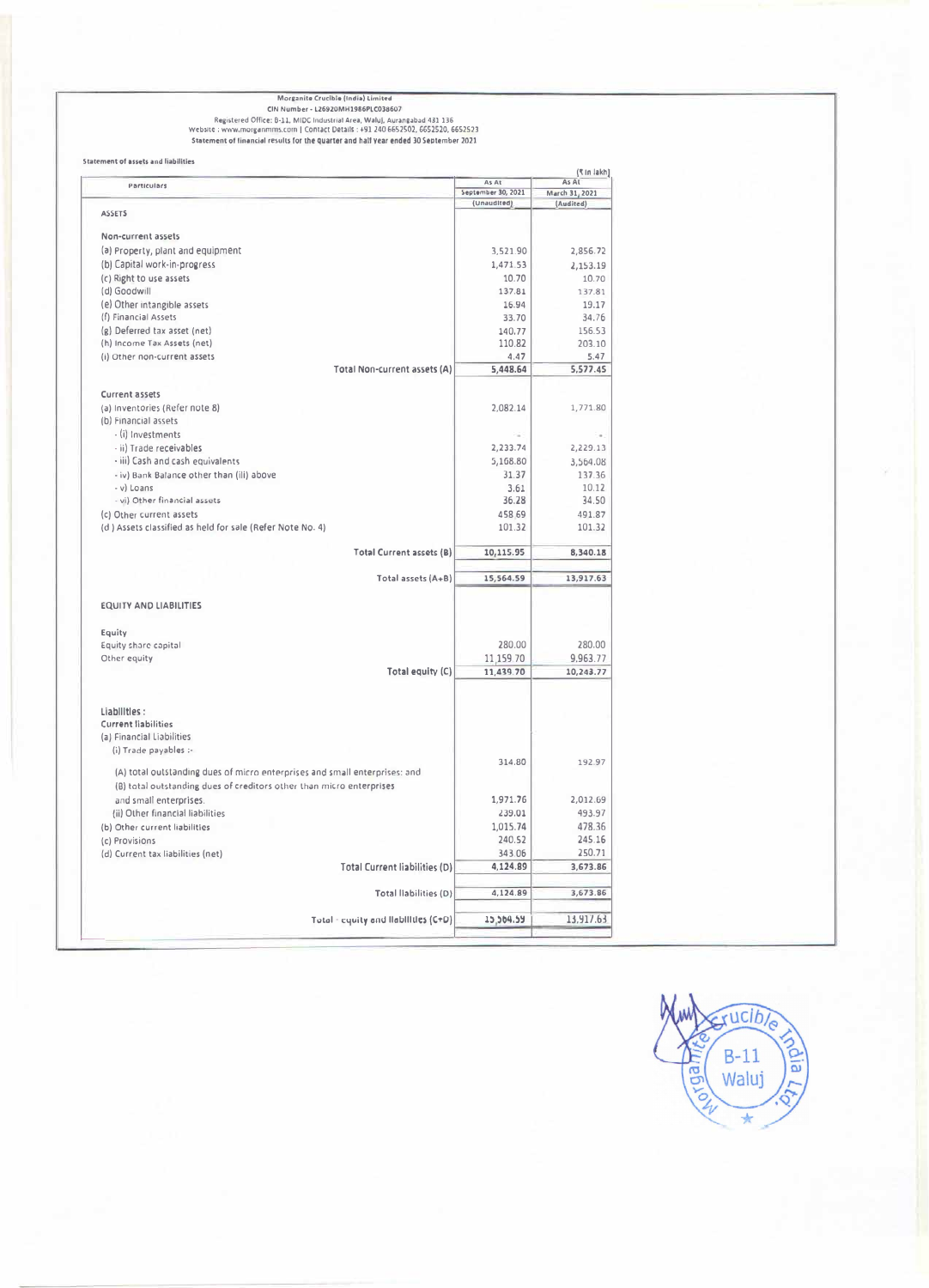## Morganite Crucible (India) Limited<br>CIN Number - L26320MH1396PLC038607<br>Registered Office: B-11, MIDC Industrial Arce, Woluj, Aurarigabad 431 136<br>Website : www.morganmms.com | Contect Details : +91 240 6652502, 66525220, 665

### Part 3: Cashflow statement

| Particulars                                                                |                    | (९ In lakh)<br><b>Half Year ended</b> |  |
|----------------------------------------------------------------------------|--------------------|---------------------------------------|--|
|                                                                            | September 30, 2021 | September 30, 2020                    |  |
|                                                                            | Unaudited          | Unaudited                             |  |
| A) Cash flow from operating activities                                     |                    |                                       |  |
| Profit before tax                                                          |                    | 92.09                                 |  |
|                                                                            | 1,622.69           |                                       |  |
| Adjustments for :                                                          |                    |                                       |  |
| Interest income                                                            | (2.78)             |                                       |  |
| Finance cost                                                               | ٠                  | (10.08)                               |  |
| (Gain)/ Loss on account of foreign currency                                | 66.51              | (20.02)                               |  |
| transactions and translation                                               |                    |                                       |  |
| Depreciation and amortization expense                                      | 347.46             | 284.19                                |  |
| Gain on sale of property, plant and equipment                              |                    | (6.74)                                |  |
| Provision for doubtful receivables                                         | (20.00)            |                                       |  |
|                                                                            | 391.19             | (27.37)<br>219.98                     |  |
| Changes in working capital:                                                |                    |                                       |  |
| Inventories                                                                |                    |                                       |  |
|                                                                            | (310.34)           | 67.07                                 |  |
| Trade receivables                                                          | (18.39)            | 371.96                                |  |
| Loans, other financial assets and other assets                             | 144.96             | 103.54                                |  |
| Trade payables, other financial liabilities , other                        | 262.53             | 46.02                                 |  |
| liabilities and provisions                                                 |                    |                                       |  |
| Cash generated from operating activities                                   | 2,092.64           | 900.66                                |  |
| Income taxes paid (net)                                                    | (230.35)           | (167.10)                              |  |
| Net cash flows generated from operating activities (A)                     | 1,862.29           | 733.56                                |  |
|                                                                            |                    |                                       |  |
| 8) Cash flows from investing activities                                    |                    |                                       |  |
| Purchase of property, plant and equipment and intangible assets (including | (372.37)           | (272.44)                              |  |
| movement in capital work in progress and capital advances)                 |                    |                                       |  |
| Proceeds from sale of property, plant and equipment                        | 125.37             |                                       |  |
| Investment in bank deposits                                                | ٠                  | (9.41)                                |  |
| Maturity of bank deposits                                                  |                    |                                       |  |
| Interest received                                                          | 2.78               | 7.69                                  |  |
| Net cash generated from / (used in) investing activities (B)               | (244.22)           | (274.16)                              |  |
|                                                                            |                    |                                       |  |
| C) Cash flows from financing activities                                    |                    |                                       |  |
| Payment of dividend (including Dividend Distribution Tax thereon)          | u                  | (418.90)                              |  |
| Net cash (used in) financing activities (C)                                | z                  | (418.90)                              |  |
|                                                                            |                    |                                       |  |
| Net increase / (decrease) in cash and cash equivalents ( $A+B+C$ )         | 1,618.07           | 40.50                                 |  |
| Effect of exchange differences on cash and cash                            |                    |                                       |  |
| equivalents held in foreign currency                                       | (13.35)            | (3.49)                                |  |
| Cash and cash equivalents at the beginning of the                          |                    |                                       |  |
| perlod                                                                     | 3,564.08           | 2,821.60                              |  |
| Cash and cash equivalents at the end of the period                         | 5,168.80           | 2,858.61                              |  |
|                                                                            |                    |                                       |  |
| Components of cash and cash equivalents                                    |                    |                                       |  |
| Cash and cash equivalents comprises of:                                    |                    |                                       |  |
| Cash on hand                                                               | 0.26               | 0.31                                  |  |
| Bank balances                                                              |                    |                                       |  |
| - in current accounts                                                      | 4,578.56           | 2,341.34                              |  |
| - Export Earner's Foreign Currency account                                 | 481.14             | 412.00                                |  |
| - in deposits accounts (with original maturity of 3                        | 108.84             | 104.96                                |  |
| months or less)                                                            |                    |                                       |  |
| Total cash and cash cyulvalents at the end of the period.                  | 5,168.80           | 2,858.61                              |  |
|                                                                            |                    |                                       |  |